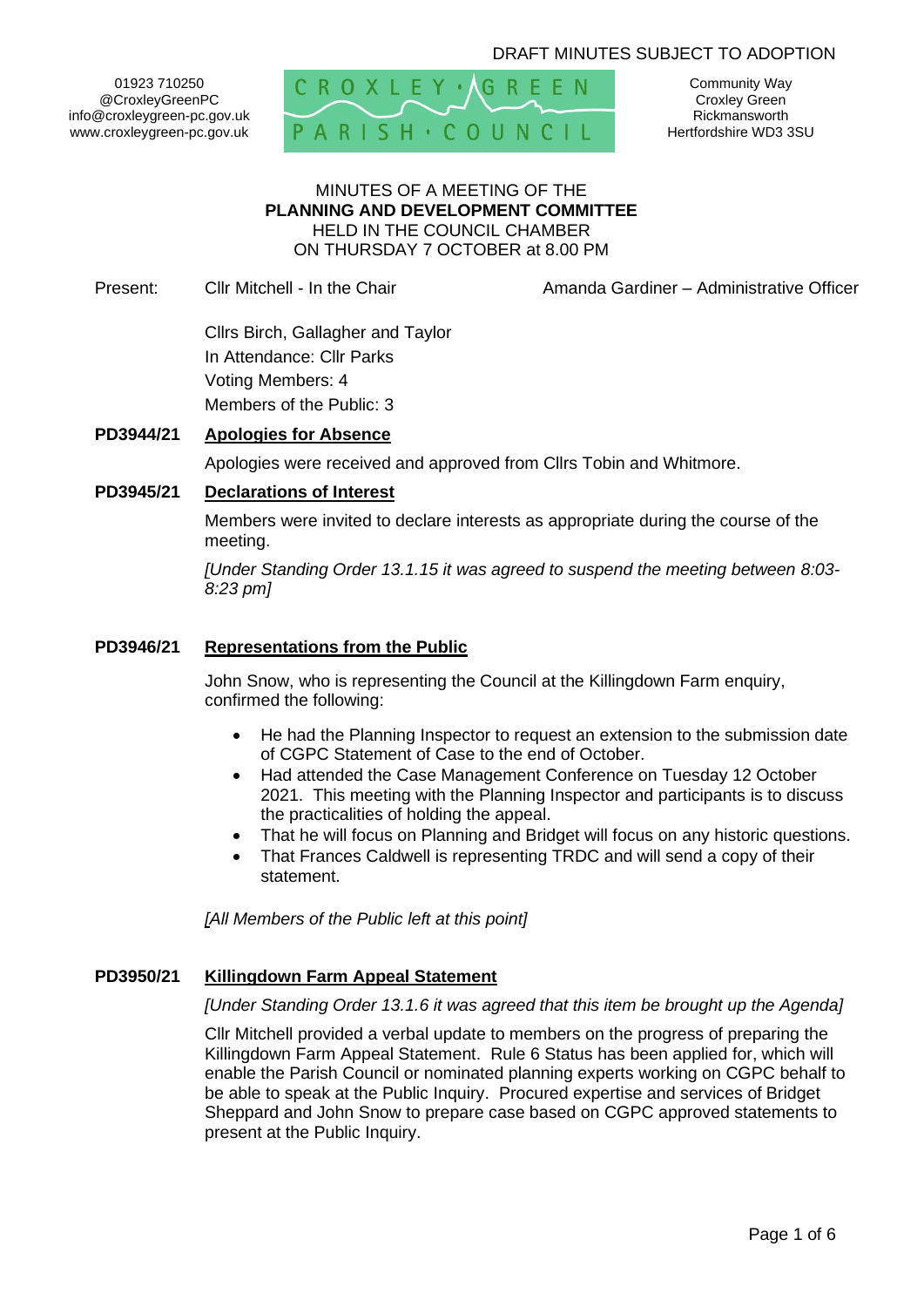# **PD3947/21 Highways and Road Safety**

The Administrative Officer advised members that there are roadworks and temporary traffic lights at the junction of New Road and Barton Way and also on Baldwins Lane at the junction of Winton Drive. Members noted

- Traffic lights were in operation in advance of roadworks commencing, resulting in long queues.
- Traffic monitoring strips on the road on Baldwins Lane at the junction with The Green.
- Herts Highways auditing drains during the night.

#### **PD3948/21 Minutes**

The Minutes to be considered were those of the Thursday 2 and Tuesday 14 September 2021.

#### **Resolved:**

• That the Minutes of the meeting held on Thursday 2 and Tuesday 14 September 2021 be approved and signed by the Chairman**.**

# **PD3949/21 Matters Arising**

There were no matters arising.

# **PD3950/21 Killingdown Farm Appeal Statement**

This item was discussed above.

#### **PD3951/21 Red Cross Hall**

Cllr Mitchell provided a verbal update to members on the Red Cross Hall. Council agreed to procure solicitors (Bates Wells) to conduct research into legislation surrounding the Right to Bid on listed Assets of Community Value.

## **PD3952/21 Planning Applications**

In the following applications "NGFO" means No Grounds For Objection:

**[Two storey side extension, single storey side and rear extensions, loft](https://www3.threerivers.gov.uk/online-applications/applicationDetails.do?activeTab=summary&keyVal=QYWE61QFH6G00&prevPage=inTray)  [conversion including formation of a crown roof and construction of front, rear](https://www3.threerivers.gov.uk/online-applications/applicationDetails.do?activeTab=summary&keyVal=QYWE61QFH6G00&prevPage=inTray)  [and side dormer windows, relocation of entrance door and construction of front](https://www3.threerivers.gov.uk/online-applications/applicationDetails.do?activeTab=summary&keyVal=QYWE61QFH6G00&prevPage=inTray)  [porch, raised patio to rear, alterations to fenestration, removal of chimney,](https://www3.threerivers.gov.uk/online-applications/applicationDetails.do?activeTab=summary&keyVal=QYWE61QFH6G00&prevPage=inTray)  [alterations to external materials including grey roof tiles and grey windows](https://www3.threerivers.gov.uk/online-applications/applicationDetails.do?activeTab=summary&keyVal=QYWE61QFH6G00&prevPage=inTray)  [\(amendments to approved scheme 21/0671/FUL\)](https://www3.threerivers.gov.uk/online-applications/applicationDetails.do?activeTab=summary&keyVal=QYWE61QFH6G00&prevPage=inTray)**

Planning Application

9 Green Lane Croxley Green WD3 3HR Ref. No: 21/2137/FUL | Received: Mon 06 Sep 2021 | Validated: Mon 06 Sep 2021 | Status: Pending Consideration

**Croxley Green Parish Council Decision: CGPC draw the Planning Officer's attention to the change of materials and colour and the impact on the harmony of the street scene and does not comply with Neighbourhood Plan Policy CA3.**

**[Single storey side and rear extensions, hip to gable loft conversion including](https://www3.threerivers.gov.uk/online-applications/applicationDetails.do?activeTab=summary&keyVal=QYR59PQFH5K00&prevPage=inTray)  [rear dormer window and front rooflights and removal of one side chimney](https://www3.threerivers.gov.uk/online-applications/applicationDetails.do?activeTab=summary&keyVal=QYR59PQFH5K00&prevPage=inTray)** Planning Application

14 Frankland Close Croxley Green WD3 3AR

Ref. No: 21/2122/FUL | Received: Wed 01 Sep 2021 | Validated: Wed 15 Sep 2021 | Status: Pending Consideration

*[Cllr Mitchell declared a non pecuniary interest and did not take part in the vote]*

**Croxley Green Parish Council Decision: NGFO subject to adjoining neighbours comments**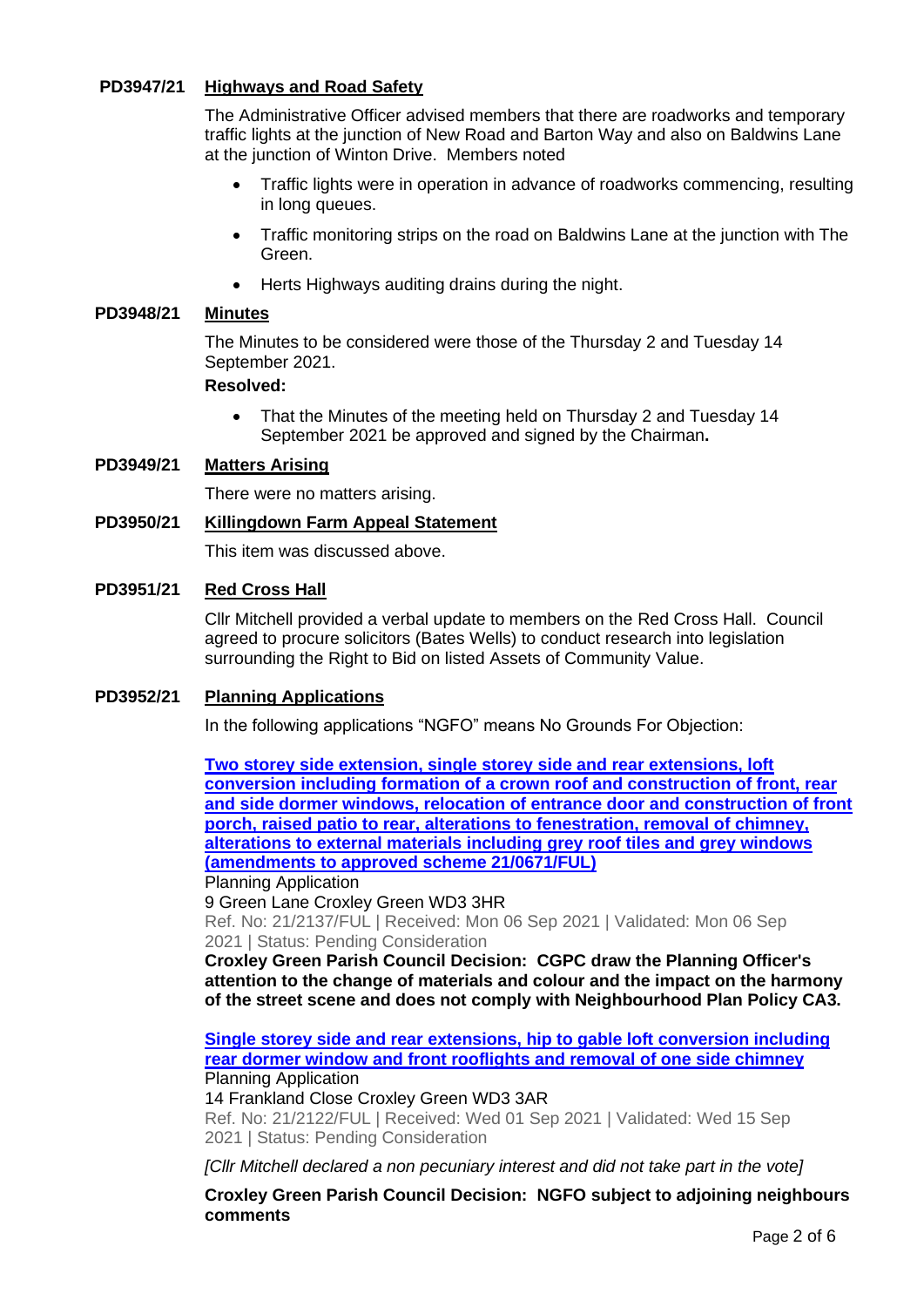# **[Replacement of existing conservatory roof with roof tiles to match dwelling](https://www3.threerivers.gov.uk/online-applications/applicationDetails.do?activeTab=summary&keyVal=QWYBZPQFGRM00&prevPage=inTray)**

Planning Application 15 Richmond Way Croxley Green WD3 3SF Ref. No: 21/1876/FUL | Received: Wed 28 Jul 2021 | Validated: Wed 15 Sep 2021 | Status: Pending Consideration **Croxley Green Parish Council Decision: NGFO**

# **[Construction of front porch, ground and first floor rear extension and alterations](https://www3.threerivers.gov.uk/online-applications/applicationDetails.do?activeTab=summary&keyVal=QXO9ARQFGXS00&prevPage=inTray)  [to fenestration](https://www3.threerivers.gov.uk/online-applications/applicationDetails.do?activeTab=summary&keyVal=QXO9ARQFGXS00&prevPage=inTray)**

Planning Application 281 New Road Croxley Green WD3 3HE Ref. No: 21/1988/FUL | Received: Wed 11 Aug 2021 | Validated: Tue 24 Aug 2021 | Status: Pending Consideration

**Croxley Green Parish Council Decision: CGPC object to the size of the porch which is not in keeping with Neighbourhood Plan CA2 and CA3. If the Planning Officer is minded to approve, then CGPC do not request that it is called in to Committee.**

# **PD3953/21 Recent Decisions by Three Rivers District Council**

# **Approved**

| <b>Application:</b>    | Part conversion of existing garage into shower room                                                               |
|------------------------|-------------------------------------------------------------------------------------------------------------------|
| <b>Address:</b>        | 36 Canterbury Way Croxley Green Hertfordshire WD3 3SS                                                             |
| <b>Application No:</b> | 21/1705/FUL                                                                                                       |
| <b>CGPC Decision</b>   | <b>NGFO</b>                                                                                                       |
| <b>TRDC Decision</b>   | Approved                                                                                                          |
|                        |                                                                                                                   |
| <b>Application:</b>    | Part single, part two storey rear extension, single storey                                                        |
|                        | front extension, loft conversion including rear dormer                                                            |
|                        | extension, alterations to fenestration and construction of                                                        |
|                        | rear outbuilding                                                                                                  |
| Address:               | 59 New Road Croxley Green WD3 3EN                                                                                 |
| <b>Application No:</b> | 21/1786/FUL                                                                                                       |
| <b>CGPC Decision</b>   | CGPC object to the application for the following reasons:                                                         |
|                        | excessive development on the plot                                                                                 |
|                        | overbearing rear extension that conflicts with the                                                                |
|                        | Neighbourhood Plan Policy CA2 and CA3                                                                             |
|                        | inadequate provision for parking                                                                                  |
|                        | Neighbours comments should be taken into consideration<br>If the Planning Officer is minded to approve, then CGPC |
|                        | do not request that it is called in to Committee.                                                                 |
| <b>TRDC Decision</b>   | Approved                                                                                                          |
|                        | Amended Drawings submitted 08/09/2021 after CGPC                                                                  |
|                        | comments uploaded on 11/08/2021                                                                                   |
|                        |                                                                                                                   |
|                        | Officers Report - it is considered that the proposed                                                              |
|                        | development by virtue of its design and scale would be                                                            |
|                        | acceptable and would not result in significant harm to the                                                        |
|                        | character and appearance of the dwelling and area                                                                 |
|                        |                                                                                                                   |
| <b>Application:</b>    | Demolition of existing garage and side extension;                                                                 |
|                        | construction of a part single storey, part two storey side                                                        |
|                        | and rear extensions and associated internal alterations                                                           |
|                        | and extension to patio area.<br>$\cdots$                                                                          |

**Address:** 43 Valley Walk Croxley Green WD3 3TQ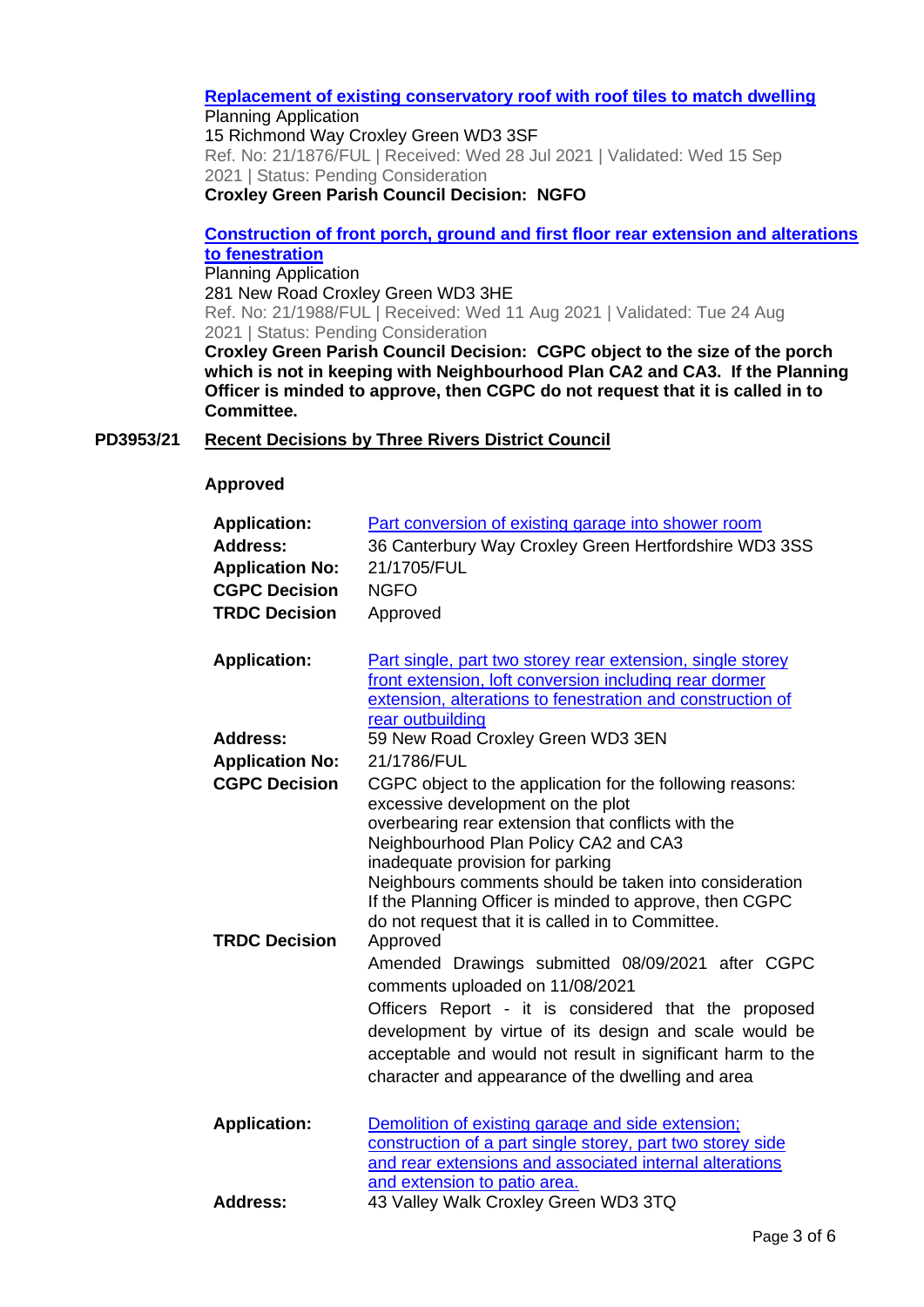| <b>Application No:</b><br><b>CGPC Decision</b>                                            | 21/1828/FUL<br>CGPC object to the size and scale of the roof. Suggest a<br>full hip to match adjoining property. If the Planning Officer<br>is minded to approve, then CGPC do not request that it is<br>called in to Committee. |
|-------------------------------------------------------------------------------------------|----------------------------------------------------------------------------------------------------------------------------------------------------------------------------------------------------------------------------------|
| <b>TRDC Decision</b>                                                                      | Approved                                                                                                                                                                                                                         |
| <b>Application:</b>                                                                       | Single storey rear extension, part single, part two storey<br>side extension and loft conversion including rear dormer                                                                                                           |
| <b>Address:</b><br><b>Application No:</b><br><b>CGPC Decision</b><br><b>TRDC Decision</b> | and front rooflights<br>18 Rugby Way Croxley Green WD3 3PH<br>21/1856/FUL<br>NGFO subject to neighbour comments<br>Approved                                                                                                      |
| <b>Application:</b>                                                                       | Single storey rear and side extensions and front extension<br>to the existing store                                                                                                                                              |
| <b>Address:</b>                                                                           | 43 Sherborne Way Croxley Green Hertfordshire WD3 3PE                                                                                                                                                                             |
| <b>Application No:</b><br><b>CGPC Decision</b>                                            | 21/1867/FUL<br>NGFO subject to neighbour comments and materials to<br>match existing                                                                                                                                             |
| <b>TRDC Decision</b>                                                                      | Approved                                                                                                                                                                                                                         |
| <b>Application:</b>                                                                       | Two storey side and single storey rear extension and new<br>porch                                                                                                                                                                |
| <b>Address:</b>                                                                           | 93 Valley Walk Croxley Green WD3 3TQ                                                                                                                                                                                             |
| <b>Application No:</b>                                                                    | 21/1927/FUL                                                                                                                                                                                                                      |
| <b>CGPC Decision</b>                                                                      | CGPC Note the porch                                                                                                                                                                                                              |
| <b>TRDC Decision</b>                                                                      | Approved                                                                                                                                                                                                                         |
| <b>Application:</b>                                                                       | <b>Two-storey front extension</b>                                                                                                                                                                                                |
| <b>Address:</b>                                                                           | 24 Barton Way Croxley Green WD3 3QA                                                                                                                                                                                              |
| <b>Application No:</b>                                                                    | 21/1922/FUL                                                                                                                                                                                                                      |
| <b>CGPC Decision</b>                                                                      | CGPC draw the Planning Officer's attention to the<br>Neighbourhood Plan Appendix C 2.2. Neighbours                                                                                                                               |
| <b>TRDC Decision</b>                                                                      | comments should be taken into consideration.<br>Approved                                                                                                                                                                         |
| <b>Application:</b>                                                                       | Construction of front porch, single storey rear/side<br>extension including alterations to existing ground floor roof<br>form Roof - Roof above family room/ kitchen to be<br>changed to pitch roof                              |
| <b>Address:</b>                                                                           | 70 Kenilworth Drive Croxley Green WD3 3NW                                                                                                                                                                                        |
| <b>Application No:</b>                                                                    | 21/1908/FUL                                                                                                                                                                                                                      |
| <b>CGPC Decision</b>                                                                      | NGFO subject to neighbour comments                                                                                                                                                                                               |
| <b>TRDC Decision</b>                                                                      | Approved                                                                                                                                                                                                                         |
| <b>Application:</b>                                                                       | Demolition of exiting garage and construction of single and<br>two storey rear extensions, single and two storey side<br>extensions, insertion of rooflight, internal alterations and                                            |
|                                                                                           | extension to patio                                                                                                                                                                                                               |
| <b>Address:</b>                                                                           | 43 Kenilworth Drive Croxley Green WD3 3NN                                                                                                                                                                                        |
| <b>Application No:</b>                                                                    | 21/1945/FUL                                                                                                                                                                                                                      |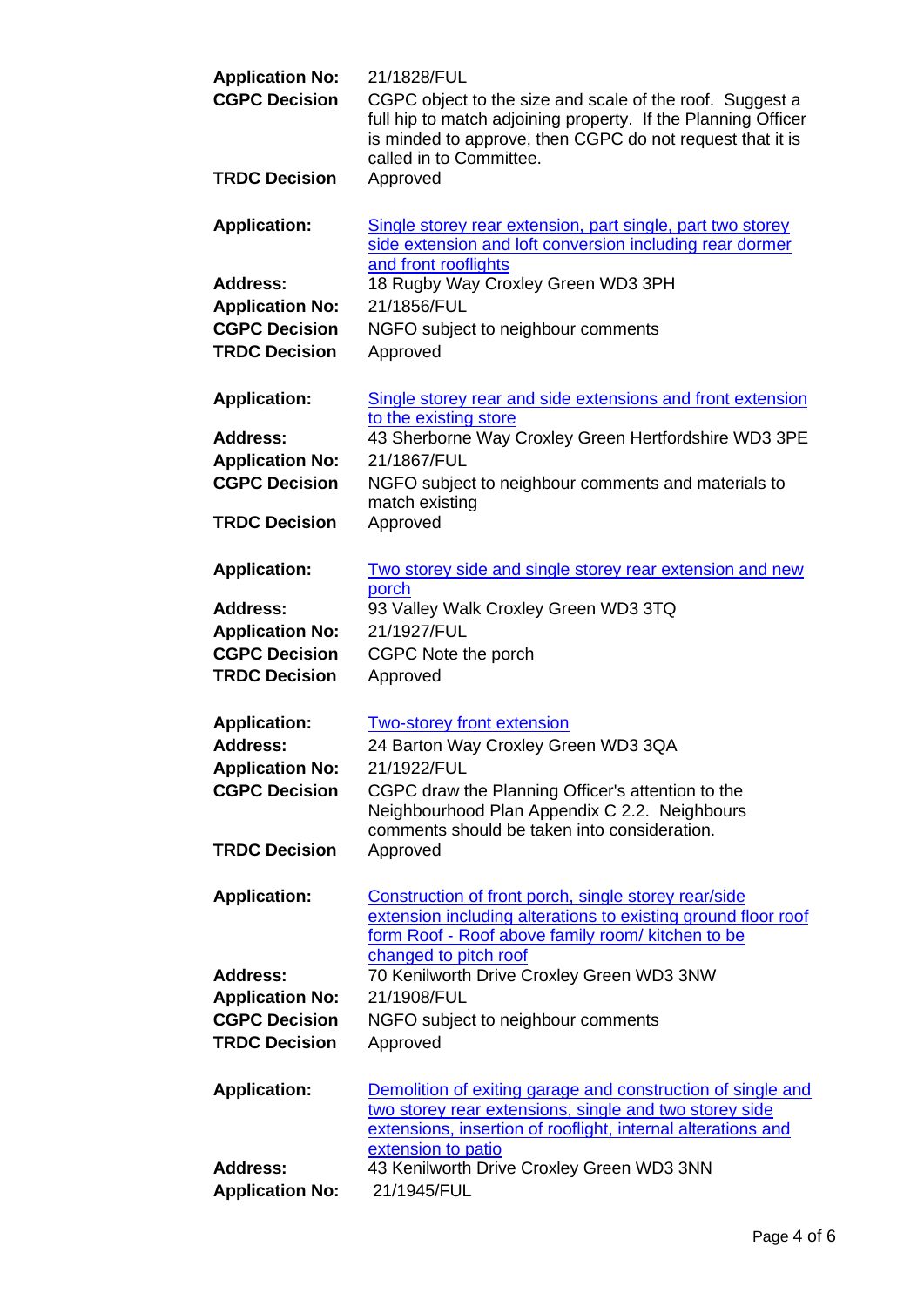| <b>CGPC Decision</b>                                                                     | CGPC object to the rooflines which are disproportionate to<br>the host roofslope and visibility from the streetscene would<br>adversely affect the visual amenity of the host dwelling and<br>wider area. |
|------------------------------------------------------------------------------------------|-----------------------------------------------------------------------------------------------------------------------------------------------------------------------------------------------------------|
| <b>TRDC Decision</b>                                                                     | Approved                                                                                                                                                                                                  |
| <b>Application:</b>                                                                      | Demolition of existing rear conservatory and erection of a<br>single storey rear extension                                                                                                                |
| Address:                                                                                 | 77 Kenilworth Drive Croxley Green WD3 3NN                                                                                                                                                                 |
| <b>Application No:</b>                                                                   | 21/1958/FUL                                                                                                                                                                                               |
| <b>CGPC Decision</b>                                                                     | NGFO subject to neighbour comments                                                                                                                                                                        |
| <b>TRDC Decision</b>                                                                     | Approved                                                                                                                                                                                                  |
| <b>Application:</b>                                                                      | Alterations to existing front projection including conversion                                                                                                                                             |
|                                                                                          | of garage into habitable accomodation, part single-storey,<br>part two-storey rear extension, and increase in<br>hardstanding to frontage.                                                                |
| <b>Address:</b>                                                                          | 62 Valley Walk Croxley Green WD3 3TG                                                                                                                                                                      |
| <b>Application No:</b>                                                                   | 21/1882/FUL                                                                                                                                                                                               |
| <b>CGPC Decision</b>                                                                     | CGPC note the size of the rear extension. Materials to<br>match existing and neighbours comments should be taken<br>into consideration.                                                                   |
| <b>TRDC Decision</b>                                                                     | Approved                                                                                                                                                                                                  |
| <b>Application:</b>                                                                      | Extension to dormer window to side and rear                                                                                                                                                               |
| <b>Address:</b><br><b>Application No:</b>                                                | 32 Durrants Drive Croxley Green WD3 3NR<br>21/1854/FUL                                                                                                                                                    |
| <b>CGPC Decision</b>                                                                     | CGPC suggest that the side window is fitted with obscure<br>glass. Neighbours comments should be taken into<br>consideration.                                                                             |
| <b>TRDC Decision</b>                                                                     | Approved                                                                                                                                                                                                  |
| <b>Application:</b><br><b>Address:</b><br><b>Application No:</b><br><b>CGPC Decision</b> | Single storey rear extension and alterations to fenestration<br>19 Sherborne Way Croxley Green WD3 3PE<br>21/1974/FUL<br>NGFO subject to neighbour comments                                               |
| <b>TRDC Decision</b>                                                                     | Approved                                                                                                                                                                                                  |

# **Refused**

| <b>Application:</b>    | Single storey front extension and front dormer window                                                                                                                                                                                                                                                                                                                               |
|------------------------|-------------------------------------------------------------------------------------------------------------------------------------------------------------------------------------------------------------------------------------------------------------------------------------------------------------------------------------------------------------------------------------|
| Address:               | 21 Rousebarn Lane Croxley Green WD3 3RL                                                                                                                                                                                                                                                                                                                                             |
| <b>Application No:</b> | 21/1798/FUL                                                                                                                                                                                                                                                                                                                                                                         |
| <b>CGPC Decision</b>   | NGFO subject to neighbour comments                                                                                                                                                                                                                                                                                                                                                  |
| <b>TRDC Decision</b>   | Refused                                                                                                                                                                                                                                                                                                                                                                             |
|                        | <b>Decision Notice</b>                                                                                                                                                                                                                                                                                                                                                              |
|                        | The proposed front dormer roof extension by reason of its<br>siting, width, appearance (including two sets of windows at<br>first floor level) and contrived and awkward relationship with<br>the altered single storey front extension, would result in an<br>excessively prominent, incongruous and visually obtrusive<br>development which would be detrimental to the character |